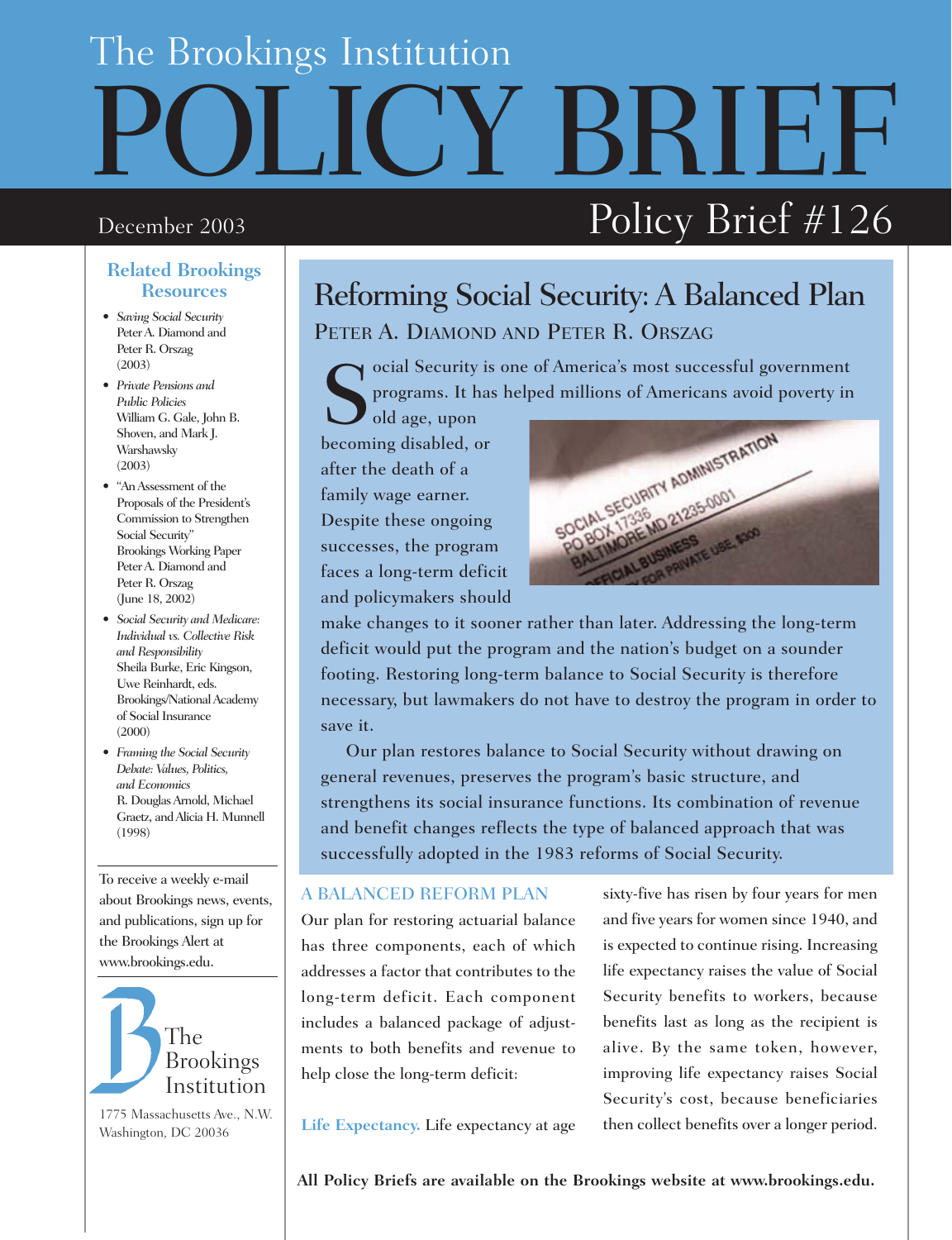



Peter A. Diamond is Institute Professor and Professor of Economics at the Massachusetts Institute of Technology.



Peter R. Orszag is the Joseph A. Pechman Senior Fellow in Economic Studies at the Brookings Institution.

# Understanding the Legacy Debt in Social Security

Tarly generations of Social<br>
Security beneficiaries,<br>
including most of those<br>
receiving benefits today received Security beneficiaries, Including most of those receiving benefits today, received larger benefits than could have been financed from their contributions as well as the returns on those contributions at a market rate of interest.

This history imposes a "legacy debt" on future beneficiaries of the program. As a result of the legacy debt, benefits for later generations will be smaller than their payroll contributions accumulated at a market rate of interest. If earlier groups of beneficiaries had received only the benefits that could have been financed by their contributions, plus interest, the Social Security trust fund's

Many observers have recognized that adjusting Social Security automatically for increasing life expectancy makes sense. Previous proposals have taken the extreme approach of doing all of the adjustment through reductions in benefits. Instead, we propose a balanced approach with roughly half the life expectancy adjustment occurring through changes to benefits and the rest through changes to payroll taxes. (Like the other components of our plan, our life expectancy adjustment does not affect benefits for workers who are fifty-five years old or older in 2004. It also does not change the full benefit age—often misleadingly called the "normal retirement age"—for any worker under Social Security.)

assets would be much larger today. Those assets would earn interest, which could be used to finance benefits.

The legacy debt is similar to the U.S. public debt, which reflects the accumulated difference between spending and revenue from America's beginning to the present; because spending has exceeded revenue in the past, we are left with a public debt. The cost of financing that debt requires some future combination of higher taxes and lower spending. So, too, the legacy debt within Social Security reflects the accumulated difference between benefits and revenue for previous and current beneficiaries, and financing that debt requires higher taxes and

**Earnings Inequality.** Over the past two decades, earnings have risen most rapidly among workers with the highest earnings. This affects Social Security's financing, since the Social Security payroll tax is imposed only up to a maximum taxable level (\$87,000 in 2003). Furthermore, life expectancy of people with higher earnings and more education has grown faster than the life expectancy of those with lower earnings and less education. This increasing gap in life expectancy adds to Social Security's financing gap and makes the system less progressive on a lifetime basis (since higher earners collect benefits for an increasingly larger number of years relative to lower earners).

Our plan again includes a balance of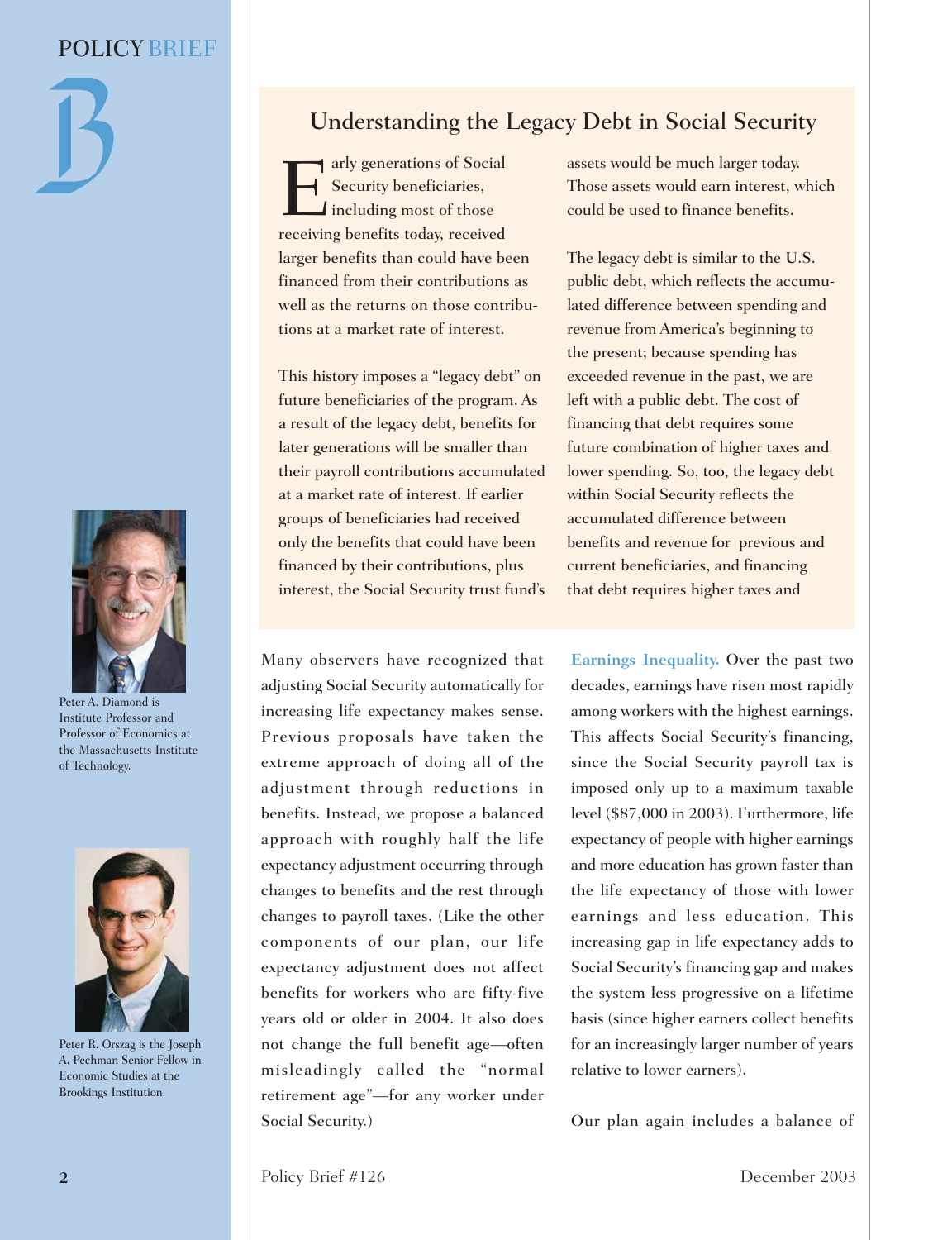lower benefits than the system could otherwise afford for future generations. The decision to provide benefits to early generations of retirees that were disproportionate to their contributions did not represent unsound policy, but rather a humane response to the suffering imposed on Americans who came of age during World War I, the Great Depression, and World War II. It helped reduce unacceptably high rates of poverty among them in old age and relieved part of the burden on their families and friends as well as on the taxpayers of that era, who would otherwise have contributed more to their support.

Policymakers cannot take back the benefits that were given to Social Security's early beneficiaries, and most

revenue and benefit adjustments. First, the maximum taxable earnings base rises gradually until the share of total earnings that is above the base—and hence escapes the payroll tax—has declined to 13 percent, roughly its average level over the past twenty years. Second, to offset the effects of disproportionately rapid gains in life expectancy among higher earners, benefits are reduced for the highest earners (about 15 percent of workers). Lifetime earnings that fall in the top tier of the benefit formula (above about \$44,000 in 2003) add less to benefits than under current law. Instead of the current 15 cents in benefits for each dollar of lifetime earnings in the top tier, our plan gradually reduces the benefit rate to 10 cents of benefits for

Americans would be unwilling to reduce benefits for those now receiving them or for those who are approaching eligibility. Those two facts largely determine the size of the legacy debt. For example, if benefits are protected for anyone age fifty-five or over in 2004, the legacy debt amounts to roughly \$11.5 trillion.

Because the size of the legacy debt is, for the most part, already determined, the issue is how to finance it in the future across different generations and across different people within each generation. In financing the legacy debt, Social Security reform should seek a middle ground between paying off the entire debt in one generation and shifting all of it to future generations.

each dollar of lifetime earnings in the top tier.

**Legacy Debt.** The third component of our plan recognizes the legacy debt stemming from Social Security's history (see box above).

First, we introduce mandatory Social Security coverage for newly hired state and local government workers to ensure that eventually all workers bear a portion of the cost of the benefits paid out to earlier generations. While most state and local workers are covered by Social Security, about 4 million of them are not. Their nonparticipation means that those workers escape any contribution to financing the legacy debt.

This policy brief is based on findings from *Saving Social Security: A Balanced Approach,* a new book by the authors from the Brookings Institution Press.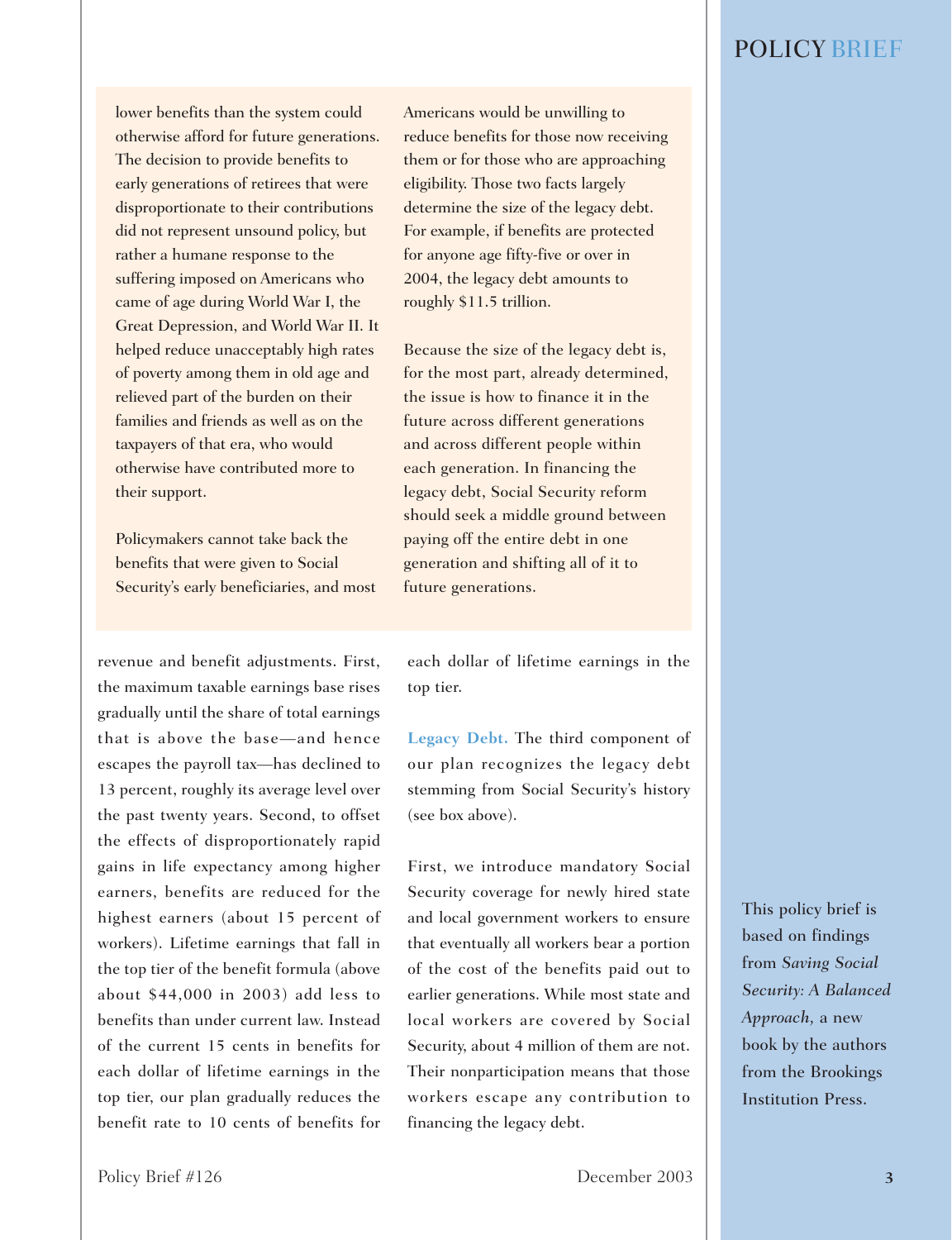*"Our plan includes improvements to Social Security's financial protections for some particularly vulnerable beneficiaries workers with low lifetime earnings, widows and widowers, disabled workers, and young survivors of deceased workers."*

Second, we impose a legacy tax on earnings above the maximum taxable earnings base, thereby ensuring that very high earners contribute to financing the legacy debt in proportion to their full earnings. The legacy tax above the maximum taxable earnings base starts at 3 percent and gradually rises along with the charge for everyone described in the next paragraph, reaching 3.5 percent by 2080.

Third, we impose a universal legacy charge on future workers and beneficiaries, roughly half in the form of benefit reductions for all beneficiaries becoming eligible in or after 2023, and the rest in the form of very modest increases in the payroll tax from 2023 onward. These changes begin right after the last of the benefit reductions that Congress passed in 1983. This universal legacy charge gradually increases over time, so as to help stabilize the ratio of the legacy debt to taxable payroll.

As an alternative to some part of the benefit reductions or revenue increases, policymakers could dedicate revenue from another specific source to Social Security. For example, the estate tax could be reformed rather than eliminated entirely, as the Bush administration has proposed, and some or all of that revenue could be dedicated to Social Security. In other words, policymakers who object to certain elements in our plan could substitute for those elements a dedicated stream of revenue from a reformed estate tax.

Our three-part proposal would restore

long-term balance to Social Security: revenues would be projected to be sufficient for expenditures over the next seventy-five years, and the system would be expected to remain in balance thereafter. In addition, our plan provides some resources for the improvements to benefits detailed below.

## SOCIAL SECURITY AS SOCIAL INSURANCE

Our plan also includes improvements to Social Security's financial protections for some particularly vulnerable beneficiaries—workers with low lifetime earnings, widows and widowers, disabled workers, and young survivors of deceased workers.

Workers with low lifetime earnings receive meager benefits under Social Security despite the progressive benefit formula. We increase benefits so that minimum-wage workers with at least thirty-five years of work receive a benefit equal to the poverty line in 2012. After 2012, benefits for workers with low lifetime earnings would gradually increase above the poverty line.

Widows typically suffer a 30 percent drop in living standards when their husband dies. We increase the benefits of both widows and widowers, with the aim of leaving a survivor with three-fourths of what the couple had received in benefits when both were alive. For those with low benefits, the increase is financed by the broader program. For higher-benefit couples, the increase in the survivor's benefit is financed by reducing the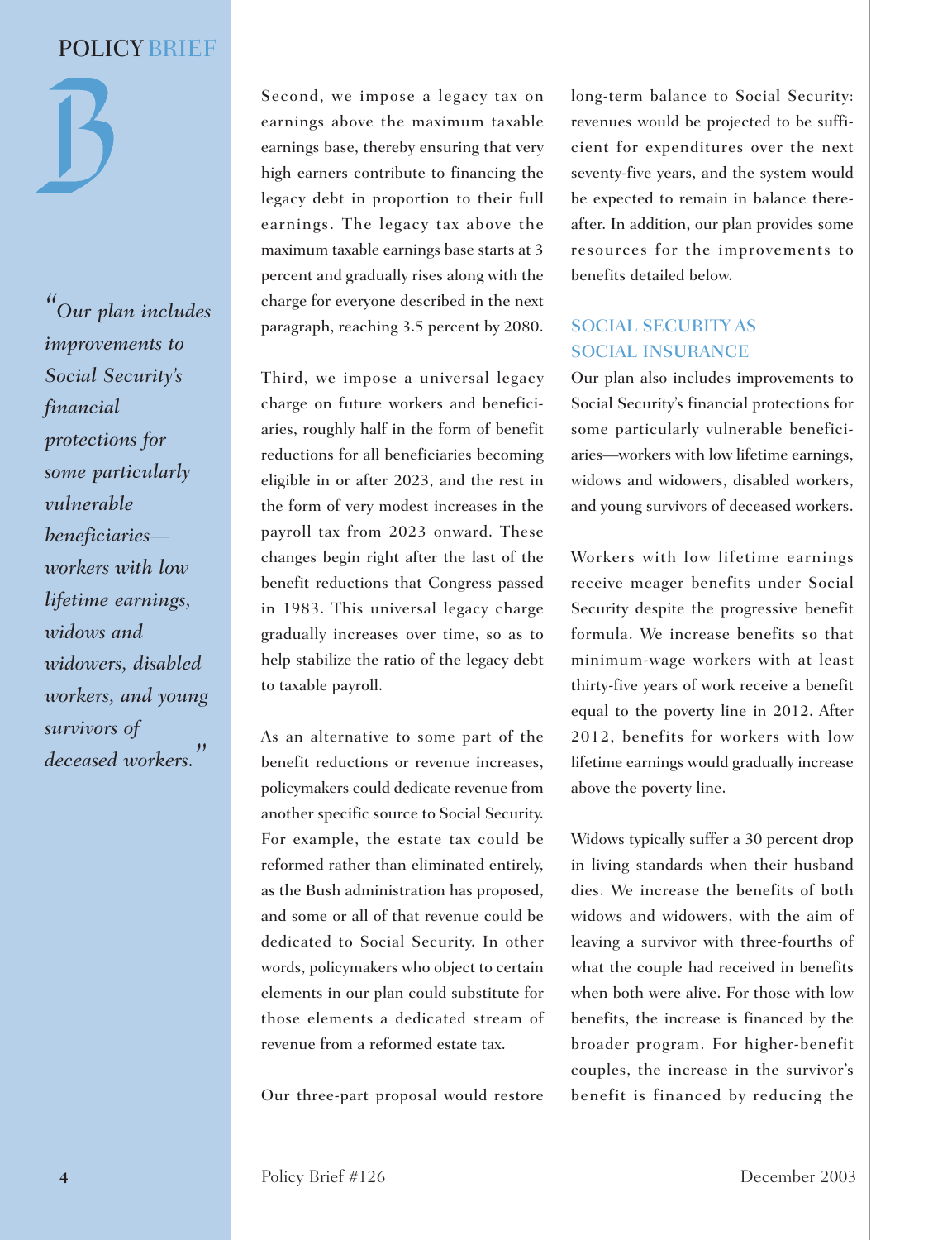couple's own combined benefits while both are alive.

Disabled workers as a whole are held harmless by our proposal. While holding total benefits for disabled workers and their families constant over the next seventy-five years, our proposal shifts benefits toward workers who become disabled at younger ages and away from those who become disabled at older ages. Under the current program, workers who become disabled when

they are young fall further and further behind the growth of the economy. Our proposal reduces the extent to which this occurs by raising benefits for disabled beneficiaries more rapidly than inflation. Young survivors of deceased workers as a whole are held harmless under our proposal, following the same procedure as for disabled workers.

There is currently no protection against unexpectedly high inflation in the years when a worker is between ages sixty and sixty-two. If inflation were to be particularly severe in those two years, workers would experience a significant decline in the inflation-adjusted level of their benefits. For example, a repeat of the inflation rates of 1980 and 1981 (14.3 percent and 11.2 percent) would reduce the real benefits for a particular group by almost 25 percent. To protect against this



risk, the plan modifies benefit determination in a cost-neutral fashion.

# IMPLICATIONS FOR BENEFITS AND REVENUE

Taken together, these changes are sufficient to restore actuarial balance (see table 1, p. 6). Moreover, the life of the Social Security trust fund is not only extended throughout the projection period, but the trust fund is slowly rising (relative to annual benefits) at the end of the seventy-five-year period, as shown above in figure 1.

What effect will these changes have on individual workers' taxes and benefits? Workers who are fifty-five years old or older in 2004 will experience no change in their benefits from those scheduled under current law. For younger workers with average earnings, our proposal does lower benefits relative to those scheduled *"Our three-part proposal would restore long-term balance to Social Security ... over the next seventy-five years, and the system would be expected to remain in balance thereafter.''*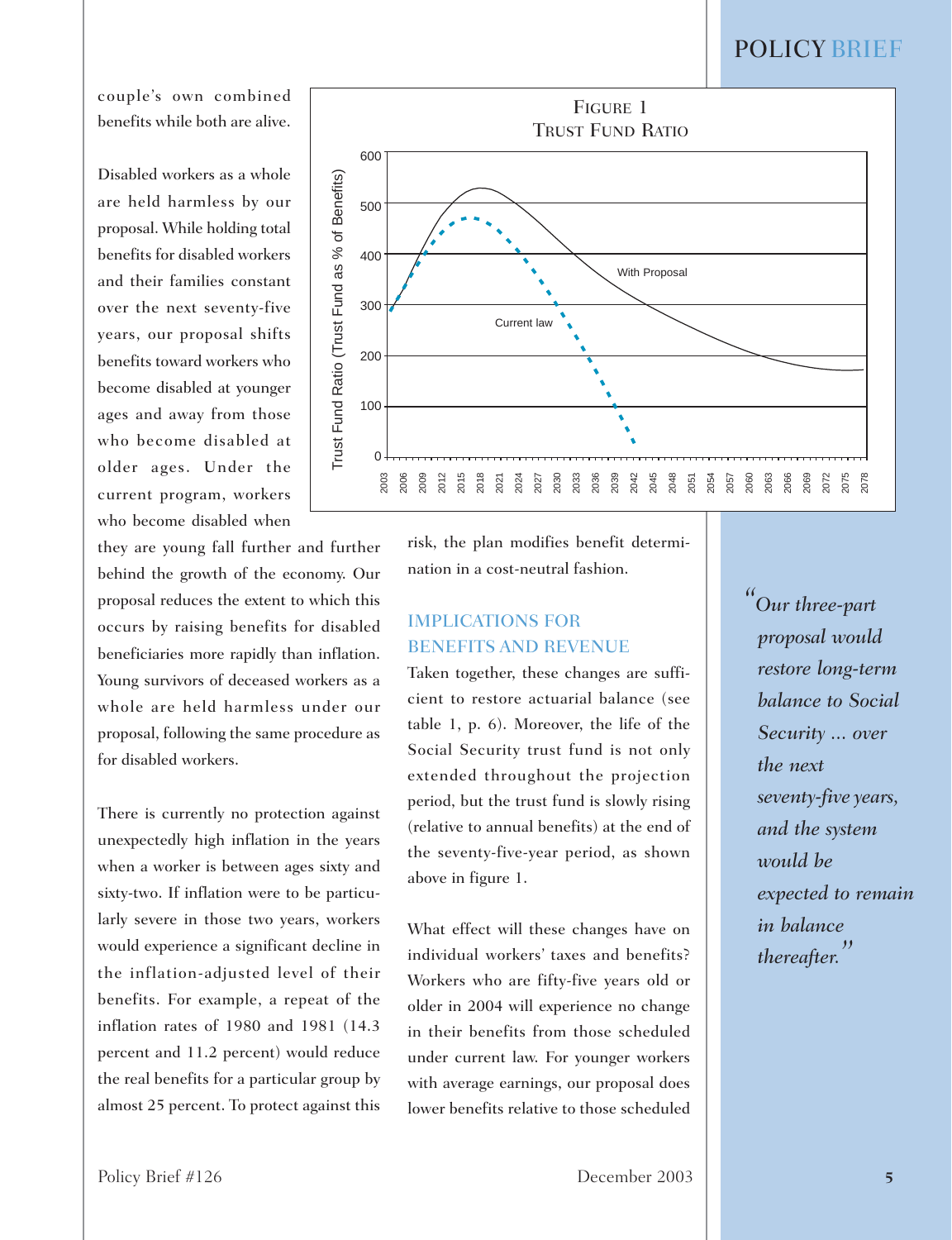| TABLE 1:                                                          |                                   |                                                  |  |  |
|-------------------------------------------------------------------|-----------------------------------|--------------------------------------------------|--|--|
| <b>SUMMARY OF EFFECTS OF PROPOSED REFORMS (PERCENT)</b>           |                                   |                                                  |  |  |
| Proposed reform <sup>a</sup>                                      | Effect on actuarial<br>balance    |                                                  |  |  |
|                                                                   | As share<br>of taxable<br>payroll | As share of<br>actuarial<br>deficit <sup>b</sup> |  |  |
| Adjustments for increasing life expectancy                        |                                   |                                                  |  |  |
| Adjust benefits                                                   | 0.26                              | 13                                               |  |  |
| Adjust revenue                                                    | 0.29                              | 15                                               |  |  |
| Subtotal                                                          | 0.55                              | 29                                               |  |  |
| Adjustments for increased earnings inequality                     |                                   |                                                  |  |  |
| Increase taxable earnings base                                    | 0.25                              | 13                                               |  |  |
| Reduce benefits for higher earners                                | 0.18                              | 9                                                |  |  |
| Subtotal                                                          | 0.43                              | $\overline{22}$                                  |  |  |
| Adjustments for fairer sharing of legacy cost                     |                                   |                                                  |  |  |
| Make Social Security coverage universal                           | 0.19                              | 10                                               |  |  |
| Impose legacy tax on earnings over taxable maximum                | 0.55                              | 29                                               |  |  |
| Impose legacy charge on benefits and revenue                      | 0.97                              | 51                                               |  |  |
| Subtotal                                                          | 1.71                              | 89                                               |  |  |
| Reforms to strengthen social insurance functions <sup>c</sup>     |                                   |                                                  |  |  |
| Enhanced benefits for lifetime low earners                        | $-0.14$                           | $-7$                                             |  |  |
| Increased benefits for widows                                     | $-0.08$                           | $-4$                                             |  |  |
| Hold-harmless provisions for disabled workers and young survivors | $-0.21$                           | $-11$                                            |  |  |
| Completion of inflation protection of benefits <sup>d</sup>       | 0.0                               | $\boldsymbol{0}$                                 |  |  |
| Subtotal                                                          | $-0.43$                           | $-22$                                            |  |  |
| Interactions of above reforms                                     | $-0.26$                           | $-14$                                            |  |  |
| <b>Total effect</b>                                               | 2.00                              | 104                                              |  |  |
| Alternative: reform existing estate tax <sup>e</sup>              | 0.60                              | 31                                               |  |  |

Source: Authors' calculations.

a. See text for details of specific proposed reforms.

b. The seventy-five-year deficit is currently estimated to be 1.92 percent of taxable payroll over that period. Numbers may not sum to totals because of rounding.

c. See text for details of specific proposed reforms.

d. Not included in the package of reforms officially scored by the Office of the Chief Actuary, but should have *de minimis* actuarial effect.

e. This reform could be enacted in place of one of the other proposed reforms that affect primarily higher earners.

under current law, with the reductions smaller for older cohorts than for younger ones. For example, a forty-five-year-old average earner (in 2004) is projected to experience less than a 1 percent reduction in benefits under our plan. And a twentyfive-year-old with average earnings experiences less than a 9 percent reduction in benefits. Benefits for such workers are still higher, even after adjusting for inflation, than those of the older workers. An average earner who is twenty-five years old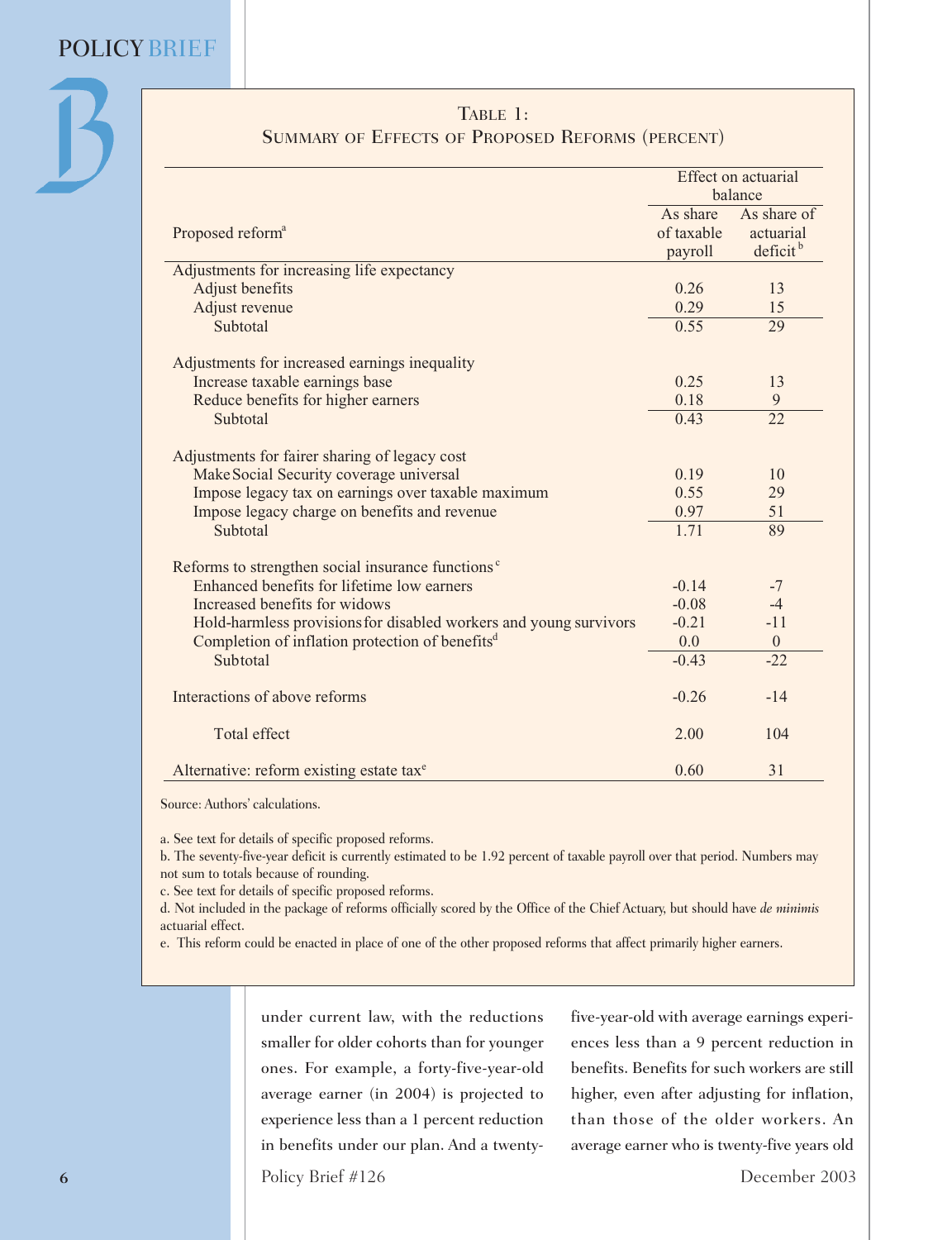|                                | TABLE $2$ :                                                        | <b>BENEFIT REDUCTIONS UNDER PROPOSED REFORM FOR AVERAGE EARNERS</b>                                    |
|--------------------------------|--------------------------------------------------------------------|--------------------------------------------------------------------------------------------------------|
| Age at end<br>of 2004          | Change in benefits from<br>scheduled benefit baseline<br>(percent) | Inflation-adjusted benefit at<br>full benefit age relative to<br>$55$ -year-old (percent) <sup>a</sup> |
| 55<br>45                       | 0.0<br>$-0.6$                                                      | 100<br>110                                                                                             |
| 35<br>25                       | $-4.5$<br>$-8.6$                                                   | 118<br>125                                                                                             |
| Source: Authors' calculations. |                                                                    |                                                                                                        |

a. For a retired worker with scaled medium preretirement earnings pattern. This scaled earnings pattern allows wages to vary with the age of the worker but ensures that lifetime earnings are approximately equal to those of a worker with the average wage in every year of his or her career.

in 2004, for example, would still receive an annual inflation-adjusted benefit at retirement that is more than 25 percent higher than the benefit of an average earner who is fifty-five years old. The reason is that Social Security benefits increase when career earnings rise, and today's twenty-five-year-olds are expected to have higher career earnings than today's fifty-five-year-olds because of ongoing productivity gains in the economy (see table 2 above). Higher earners experience somewhat larger reductions in benefits than the average, and lower earners experience smaller reductions.

Like our balanced approach, these modest reductions in benefits are in keeping with the tradition set in 1983. For example, the 1983 reform reduced benefits by about 10 percent for those who were twenty-five years old at the time of the reform, a slightly larger benefit reduction than under our plan for average earners age twenty-five in 2004.

To increase revenue under our plan, the

employee share of the payroll tax is projected to gradually increase from 6.2 percent in 2005 to 7.1 percent in 2055. Because employees and their employers each pay half of the payroll tax, the combined employer-employee payroll tax rate is projected to rise from 12.4 percent today to 12.45 percent in 2015, 13.2 percent in 2035, and 14.2 percent in 2055. This gradual increase in the payroll tax rate, shown in table 3 (see p. 8), helps ensure that Social Security continues to provide an adequate level of benefits that are protected against inflation and financial market fluctuations, and that last as long as the beneficiary lives.

#### INDIVIDUAL ACCOUNTS

Unlike many other proposals for Social Security reform, our plan does not call for the creation of individual accounts within Social Security. Individual accounts, which include tax-favored private sector accounts such as 401(k)s and IRAs, already provide an extremely useful supplement to Social Security, and they can be improved and expanded. But they